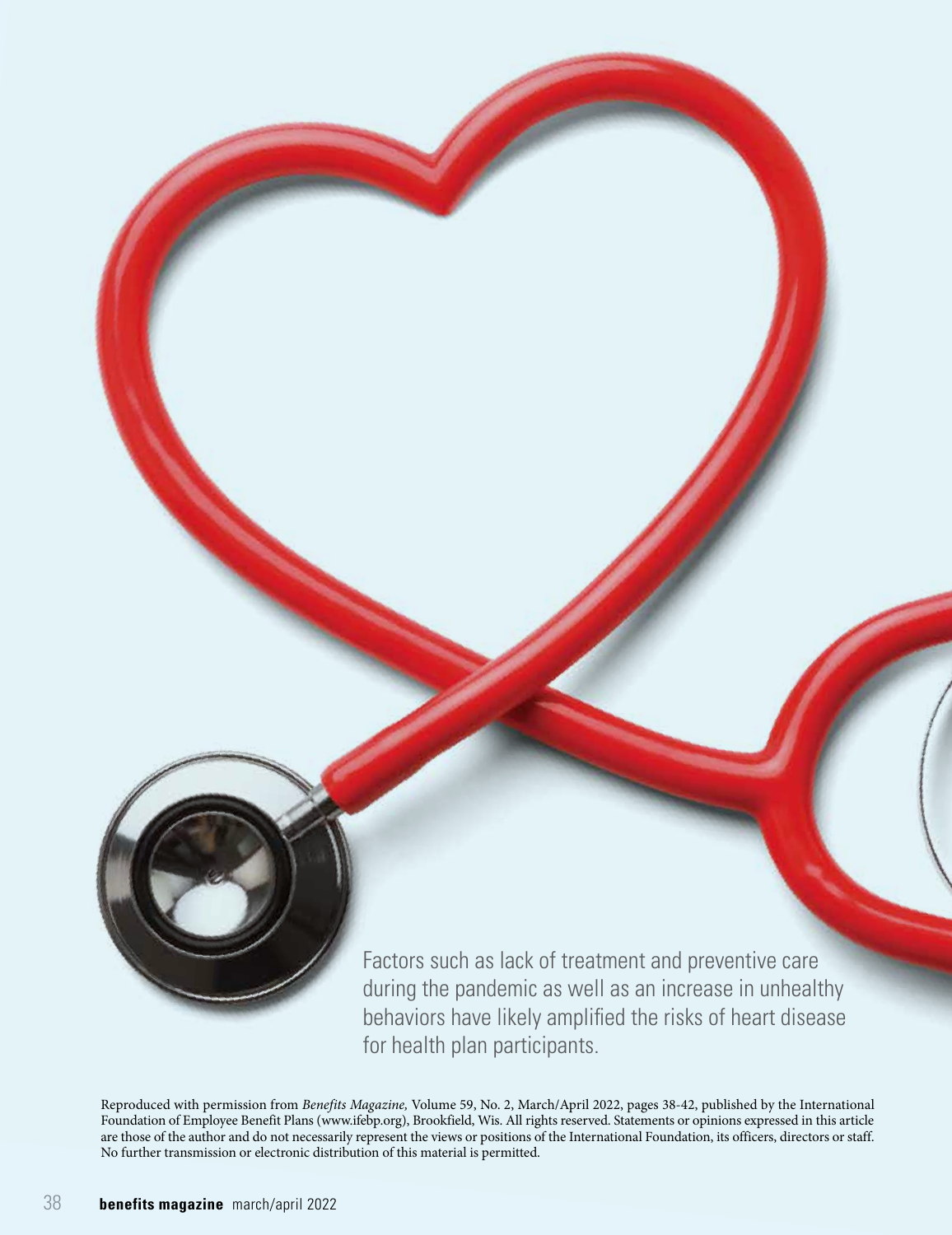# Prioritizing Heart Health in the COVID-Era Workplace

*by |* **Michael J. Menen, M.D.**

s employers raced to mitigate COVID-19 risks to their workforce, that unwavering<br>focus may have obscured a frightening fact: One in every four deaths in the United<br>States is due to heart disease, according to the Centers f focus may have obscured a frightening fact: One in every four deaths in the United States is due to heart disease, according to the Centers for Disease Control and Prevention.<sup>1</sup> And many of the changes wrought by the pandemic amplify employee risk factors for heart disease

Even as the nation grapples with evolving COVID-19 risks, heart-related health issues are resurging as a top concern for medical professionals. In the wake of the pandemic, doctors believe untreated and exacerbated heart conditions could be a new chapter in the country's ongoing health crisis.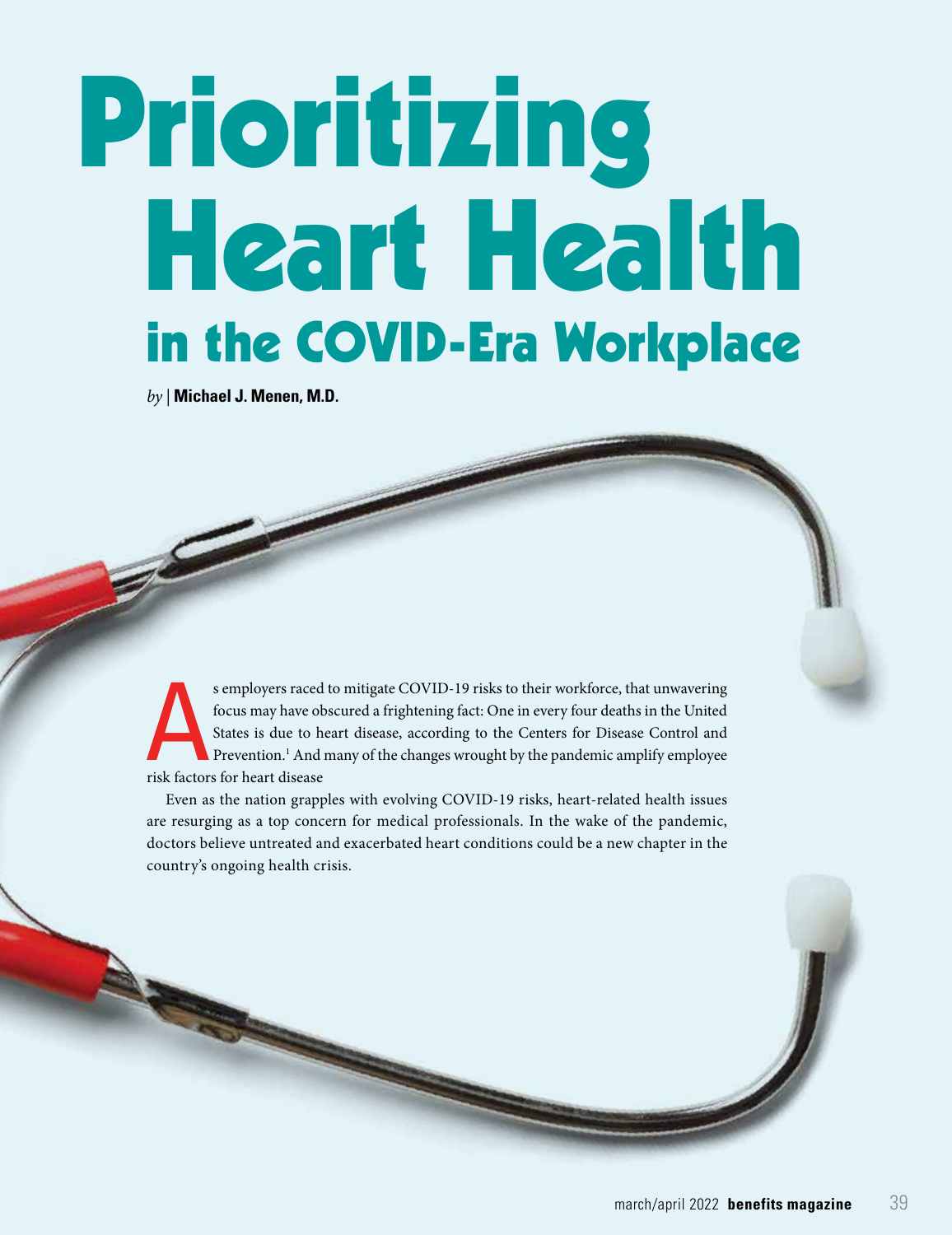Future-facing benefits leaders would be wise to open the aperture beyond the pandemic and recognize the importance of employee heart health. Heart disease is identified by many health care organizations as a public health crisis, and putting it in the organizational crosshairs is imperative to protecting both the health of workers and the health of the benefits plan.

## Risk, Amplified

Data from the past year shows that the pandemic changed how people dealt with their health overall—and heart conditions specifically. A 2021 Cleveland Clinic survey found that only 63% of patients with heart disease sought medical care after a concerning health issue during the COVID-19 outbreak.2 And one in three put off taking heart medications, primarily out of worry about going to the doctor during the pandemic.

The earlier that heart patients are treated, the better their outcomes are likely to be. However, hospitals saw a significant decrease in the number of stroke and heart attack patients being diagnosed during the pandemic.<sup>3</sup> This lack of treatment and preventive care could have long-term health implications that are just starting to be documented.

Further, many patients who have recovered from COVID-19 have lingering cardiovascular symptoms to contend with. While the evidence is not yet conclusive, experts are concerned that COVID survivors could face an increased risk of heart failure and other complications for months or years to come.<sup>4</sup>

This is particularly concerning when paired with the stress caused by the pandemic and subsequent return to work. Stress puts added pressure on the heart by activating the body's fight-orflight response, which can elevate blood pressure, disrupt sleep patterns and worsen hypertension.<sup>5</sup> If these symptoms go unchecked for weeks, months or even years, they can leave their mark on the person's heart. If a heart is already weakened due to an unchecked medical condition, the impact can be more severe.

# takeaways

- One in every four deaths in the United States is due to heart disease, according to the Centers for Disease Control and Prevention, and many of the changes wrought by the pandemic amplify employee risk factors for heart disease.
- Many patients with heart disease put off medical care even after a concerning health issue during the COVID-19 outbreak, and some delayed taking heart medications. Some employees also may have become unhealthier during the pandemic by gaining weight, ceasing regular exercise, or smoking or drinking more heavily.
- Employers that want to increase awareness of heart health should consider communication programs targeting heart health or incorporating heart health into an overall wellness campaign.
- Employees' overall wellness, including their mental health, should be considered when designing programs to support heart health. Meditation and mindfulness programs, for example, teach employees how to manage stress.
- Digital tools, interactive apps, coaching and incentive programs can help employees develop healthy habits and monitor their health.

The pandemic has also had an outsized impact on the daily habits of Americans. Gyms and recreational areas shut down in many places, making it harder for people to actively manage their weight and get the exercise they need. It's no surprise that 42% of Americans—and 47% of heart disease patients—gained weight during the pandemic.<sup>6</sup> Further, the stress and boredom of isolation led many to engage in more unhealthy behaviors such as smoking and drinking, which can also harm the heart.

This means that health plans could see an uptick in the number of workers dealing with heart conditions. Employers need to understand the magnitude of this risk and how they can manage it to keep their employees healthy.

But with so many factors putting heart health at risk, how can benefits leaders truly make a difference for plan participants? It starts with understanding what people need in this unprecedented time—then giving them tools and resources that will help them improve their health outcomes. As employees adapt to a new lifestyle impacted by the pandemic, employers can take simple steps to create a more heart-healthy workplace, whether their employees work in an office or from their homes.

## 1. Get the Word Out

COVID continues to be top of mind for many employees—for good reason. But in addition to emails about vaccine reminders and COVID protocol updates, benefits leaders must remind employees that staying healthy means more than avoiding COVID.

Employers should consider centering a wellness communications campaign around heart health or making it a top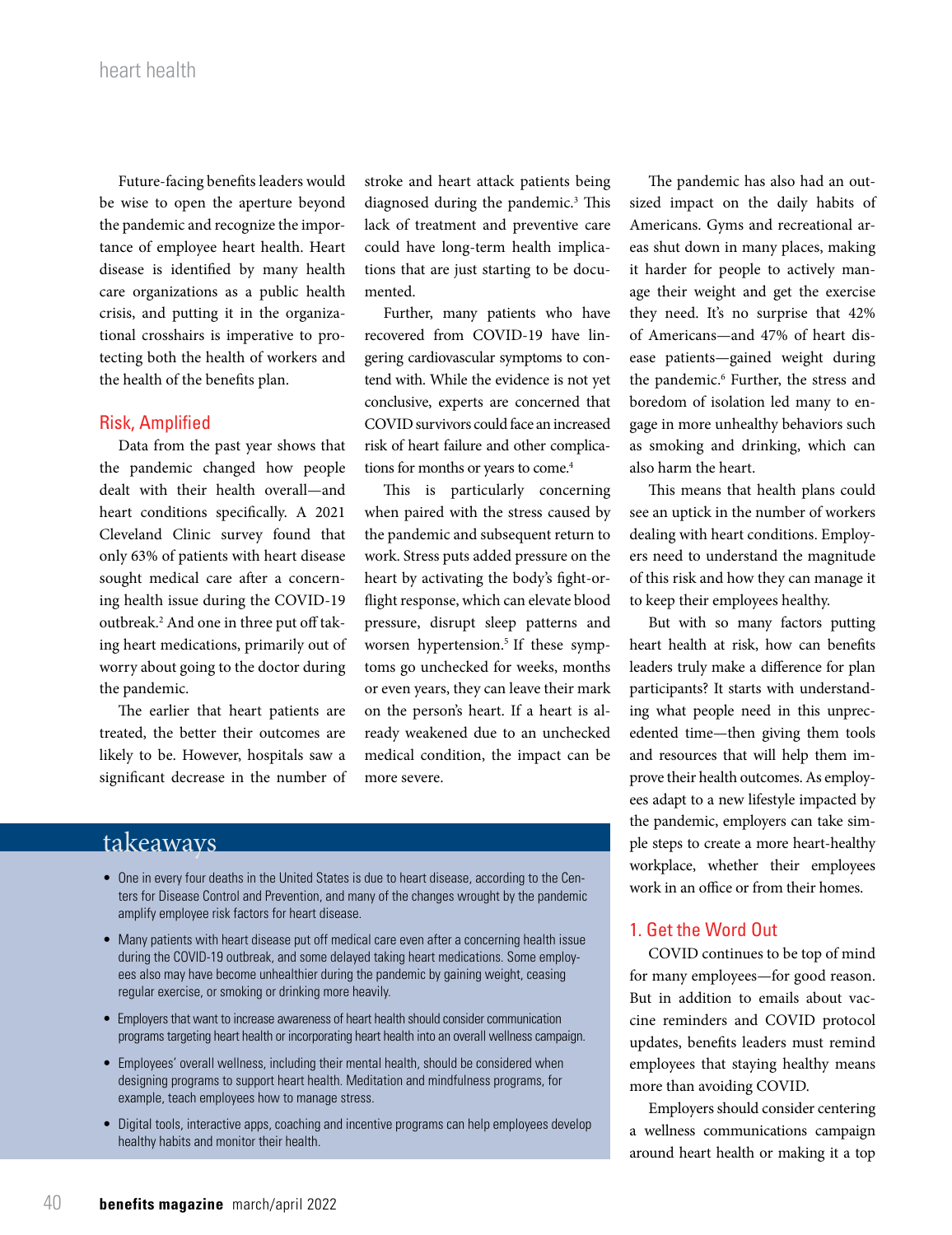driver for a larger campaign on embracing healthy lifestyle habits. These campaigns can bring employee attention back to the tools and programs they may already have access to that support heart health as well as any new offerings the company has rolled out.

If heart health has moved down an organization's communications priority list during the pandemic, making it a new priority requires intentional and consistent communication.

### 2. Take a Holistic View of Heart Health

Good heart health is tied to every aspect of a person's life. In addition to genetics, other key factors in defining heart health include diet, exercise, sleep patterns and overall mental health. That means workers' overall wellness needs to be considered when employers want to support heart health as well as what may be getting in the way of taking time for self-care.

For example, the stress of the pandemic has led to a surge in anxiety and depression, with 42% of Americans reporting symptoms in December 2020—up 11% from the previous year, before the pandemic.<sup>7</sup> These types of mental health conditions can make basic healthy behaviors like eating right and exercising seem impossible and increase the frequency of unhealthy behaviors like drinking alcohol and smoking.

Many employers have made this connection and are offering more benefits aimed at supporting mental health. For instance, a Silicon Valley developer of writing software<sup>8</sup> has introduced virtual meditation sessions; fitness, yoga and nutrition videos; and counseling sessions for stress to help its employees cope. A large health insurer provides its employees free access to an on-demand anxiety, stress and depression app that helps connect people with mental health support.

And these types of programs can produce very positive results. In fact, the American Heart Association recently released a statement that connects optimism and heart health—showing that people who maintain a sense of hope and confidence have a decreased risk of certain heart conditions.9 The statement also linked mindfulness to lower cardiovascular risk.

*Mindfulness* is a type of meditation that helps practitioners reduce stress by living in the moment. Mindfulness classes and coaches help people learn how to regulate their breathing and engage their senses to become more aware of their thoughts and accept their feelings. This practice has been shown to be effective in helping people manage stress,

pain, anxiety, depression, insomnia and high blood pressure, which makes it a great way to promote heart health. Companies can encourage mindfulness practices in the workplace by offering a meditation room, daily mindfulness sessions or access to online tools that provide mindfulness resources.

### 3. Change the Daily Grind

Long-term health goals like losing weight, quitting smoking or eating well can be easy to lose sight of in the chaos of daily life. Digital tools that let employees monitor their health and improve their habits can empower them to make better choices as they race through the week.

Digital tools can be particularly helpful in managing heart health since daily behavior is such an important piece of the puzzle. When people use technology to track their diet, exercise or daily cigarettes, it's easier for them to see how their choices impact their health—and then make necessary changes.

Plus, interactive apps can make developing healthy behaviors easier, more engaging and even fun. Digital trackers give employees accurate, real-time information, and these tools help reduce the stress involved with behavior change as well.

Accountability also goes a long way toward helping people meet their goals. One recent study of a 15-week weight loss program found that people who had a "buddy" to check in with were more likely to lose weight than those without buddy support.<sup>10</sup> Plans can help provide that type of accountability by offering lifestyle coaching.

One-on-one and group coaching sessions can help employees develop healthy habits by creating an environment where they are encouraged—and held accountable—for their choices. Coaches can also connect people with resources and step-by-step plans that can empower them to make big changes in their lives and stay committed to heart health for the long term.

## 4. Offer Extra Incentives

Everyone likes to be recognized and rewarded for a job well done. Offering incentives to employees who reach certain heart health goals can motivate them to make better choices more consistently. And giving people something to work toward makes it easier for them to create new habits.

According to the Kaiser Family Foundation, 84% of large employers offering health benefits in 2019 also offered a workplace wellness program, such as those that help people